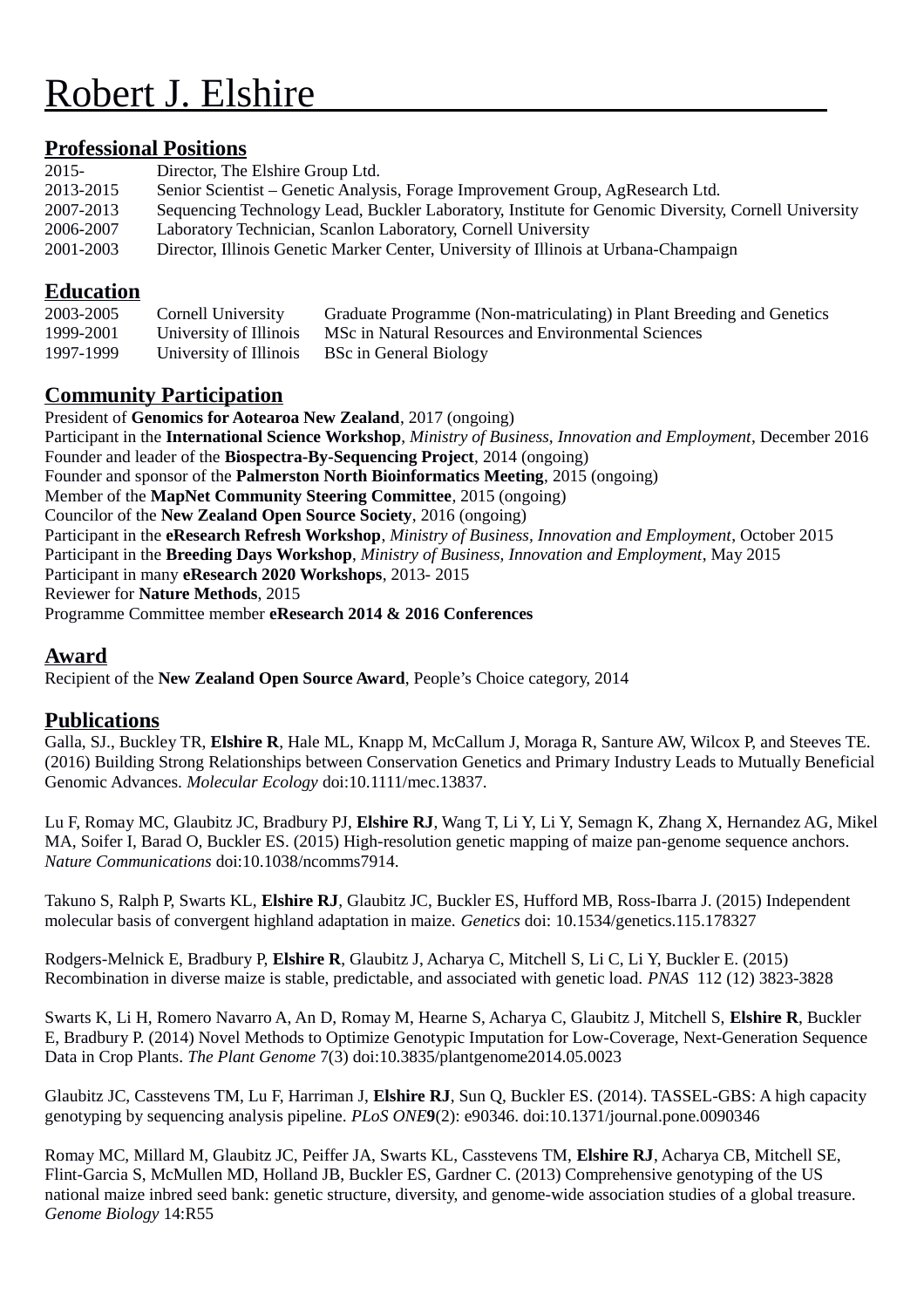Chen C, Mitchell S, **Elshire R**, Buckler E, El-Kassaby Y. (2013) Mining Conifers' Mega-Genome Using Rapid and Efficient Multiplexed High-throughput Genotyping-by-Sequencing (GBS) SNP Discovery Platform. *Tree Genetics and Genomes* doi:10.1007/s11295-013-0657-1

Lu F, Lipka AE, **Elshire RJ**, Glaubitz JC, Cherney JH, Casler MD, Buckler ES, Costich DE. (2013) Switchgrass genomic diversity, ploidy and evolution: novel insights from a network-based SNP discovery protocol. *PLoS Genetics***9**(1):e1003215.

Hufford MB, Xun X, van Heerwaarden J, Pyhäjärvi T, Chia JM, Cartwright RA, **Elshire RJ**, Glaubitz JC, Guill KE, Kaeppler SM, Lai J, Morrell PL, Shannon LM, Song C, Springer NM, Swanson-Wagner RA, Tiffin P, Wang J, Zhang G, Doebley J, McMullen MD, Ware D, Buckler ES, Yang S, Ross-Ibarra J. (2012) Comparative population genomics of maize domestication and improvement. *Nature Genetics doi:10.1038/ng.2309.*

Chia JM, Song C, Bradbury PJ, Costich D, de Leon N, Doebley J, **Elshire RJ**, Gaut B, Geller L, Glaubitz JC, Gore M, Guill KE, Holland J, Hufford MB, Lai J, Li M, Liu X, Lu Y, McCombie R, Nelson R, Poland J, Prasanna BM, Pyhäjärvi T, Rong T, Sekhon RS, Sun Q, Tenaillon MI, Tian F, Wang J, Xu X, Zhang Z, Kaeppler SM, Ross-Ibarra J, McMullen MD, Buckler ES, Zhang G, Xu Y, Ware D. (2012) Maize HapMap2 identifies extant variation from a genome in flux. *Nature Genetics doi:10.1038/ng.2313.*

**Elshire RJ**, Glaubitz JC, Sun Q, Poland JA, Kawamoto K, Buckler ES, Mitchell SE. (2011) A robust, simple genotypingby-sequencing (GBS) approach for high diversity species. *PLoS ONE 6(5): e19379.* 

Zeid M, Yu JK, Goldowitz I, Denton ME, Costich DE, Jayasuriya CT, Saha M, **Elshire RJ**, Benscher D, Breseghello F, Munkvold J, Varshney RK, Belay G, Sorrells ME. (2010) Cross-amplification of EST-derived markers among 16 grass species. *Field Crops Research Vol. 118 No. 1:28-35.*

Gore MA, Chia J, **Elshire RJ**, Sun Q, Ersoz ES, Hurwitz BL, Peiffer JA, McMullen MD, Grills GS, Ross-Ibarra J, Ware DH, Buckler ES. (2009) A First-Generation Haplotype Map of Maize. *Science 326, 1115.*

Brooks L, Strable J, Zhang X, Ohtsu K, Zhou R, Sarkar A, Hargreaves S, **Elshire RJ**, Eudy D, Pawlowska T, Ware D, Janick-Buckner D, Buckner B, Timmermans MCP, Schnable PS, Nettleton D, and Scanlon MJ. (2009) Microdissection of Shoot Meristem Functional Domains. *PLoS Genet 5(5): e1000476.*

Zhang X, Madi S, Borsuk L, Nettleton D, **Elshire RJ**, Buckner B, Janick-Buckner D, Beck J, Timmermans M, Schnable PS, Scanlon MJ. (2007) Laser Microdissection of Narrow Sheath Mutant Maize Uncovers Novel Gene Expression in the Shoot Apical Meristem*. PLoSGenet 3(6): e101.*

#### **Talks and Workshops**

**Sharing Improvements in Genotyping-by-Sequencing**: presented at the *MapNet* conference, Palmerston North, NZ November 2017.

**Bioinformatic Computational Science Workshop**: organiser and presenter, Palmerston North, NZ, November 2017.

**Collaboration, Capabilities, and Impact in NZ eResearch: Bridging the Gap** (Keynote Plenary): presented at the *eResearch 2016 Conference*, Queenstown, NZ, February 2016.

**Genetic Technologies & the Evolution of Corn**: presented at the *Summer Internship for Indigenous Peoples in Genomics – Aotearoa*, Otago University, Dunedin, NZ, January 2016.

**Genomics Innovation: Shifting the Paradigm**: presented at the *Plant Biology Seminar*, Palmerston North, NZ, October 2015.

**Democratising Genetic Analysis and Breeding with Genotyping-By-Sequencing**: presented at Australian National University, Canberra, AU, October 2015.